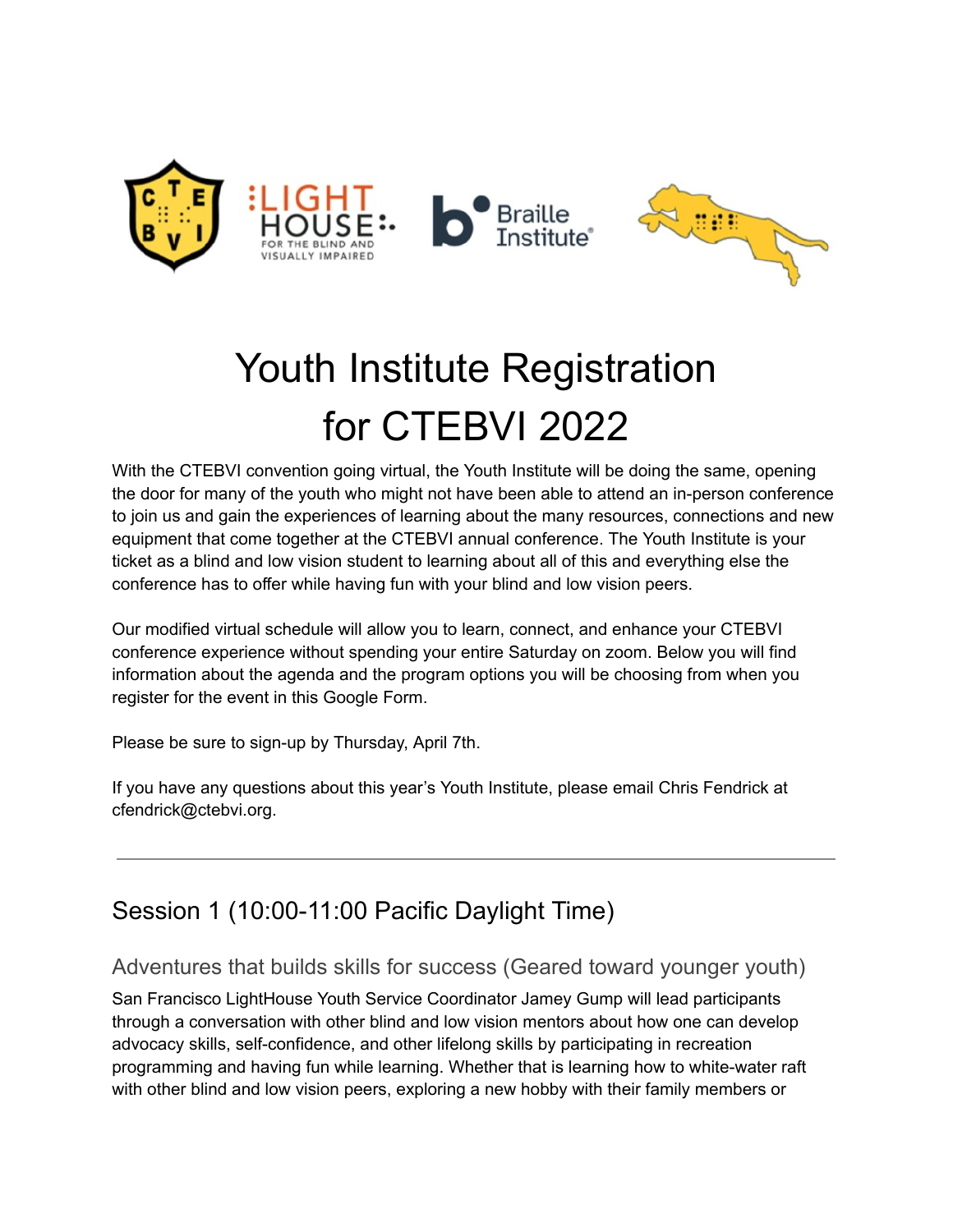sighted peers, or trying new activities can help open the door to so many opportunities both inside and outside of school.

## Host: Jamey Gump Coordinator for Youth Service, San Francisco Lighthouse

James Gump, or as many of his students and friends know him Jamey, works tirelessly to create and implement programming for our blind and low vision youth, their families, and educators. Jamey is blind due to achromatopsia. He has served as the LightHouse's Youth Services Coordinator for eight years and is an excellent role model to the blind and low vision youth around the San Francisco Bay Area and beyond. Jamey has organized cooking, music, and art classes, rock climbing, horseback riding and sports outings, overnight kayaking and rafting excursions, and so much more.

Image of Jamey Gump. He has light skin, a bushy red beard and mustache and is wearing a cap and sunglasses



#### Panelists will include

**Nikhil Dadlani** is currently 20 years old. He was born in Tokyo, Japan and moved to the United States in 2004. Since 2012, He has been more than fortunate to live here in the Bay Area, taking advantage of the many services offered for Blind students. He is currently attending community college, majoring in political science. Nikki also works as a political science tutor at the Community college. His intention is to transfer to a UC campus in order to pursue a degree in political sciences, and then enroll in law school. In the years he has been in the bay area he has been taking part in many of the LightHouse's youth program such as the overnight camping trips and will share how these outings helped him grow.

**Shane Dittmar** (they/them) is a blind musician, music educator, and disability advocate. In addition to writing and performing their own songs, they have created and directed musical theatre productions with sighted and blind students and adults, and, as a certified TVI, served for three and a half years as the music teacher at the Washington State School for the Blind. They have recently turned their passion for technology, previously a hobby, into a career as an accessibility engineer with CVS Health.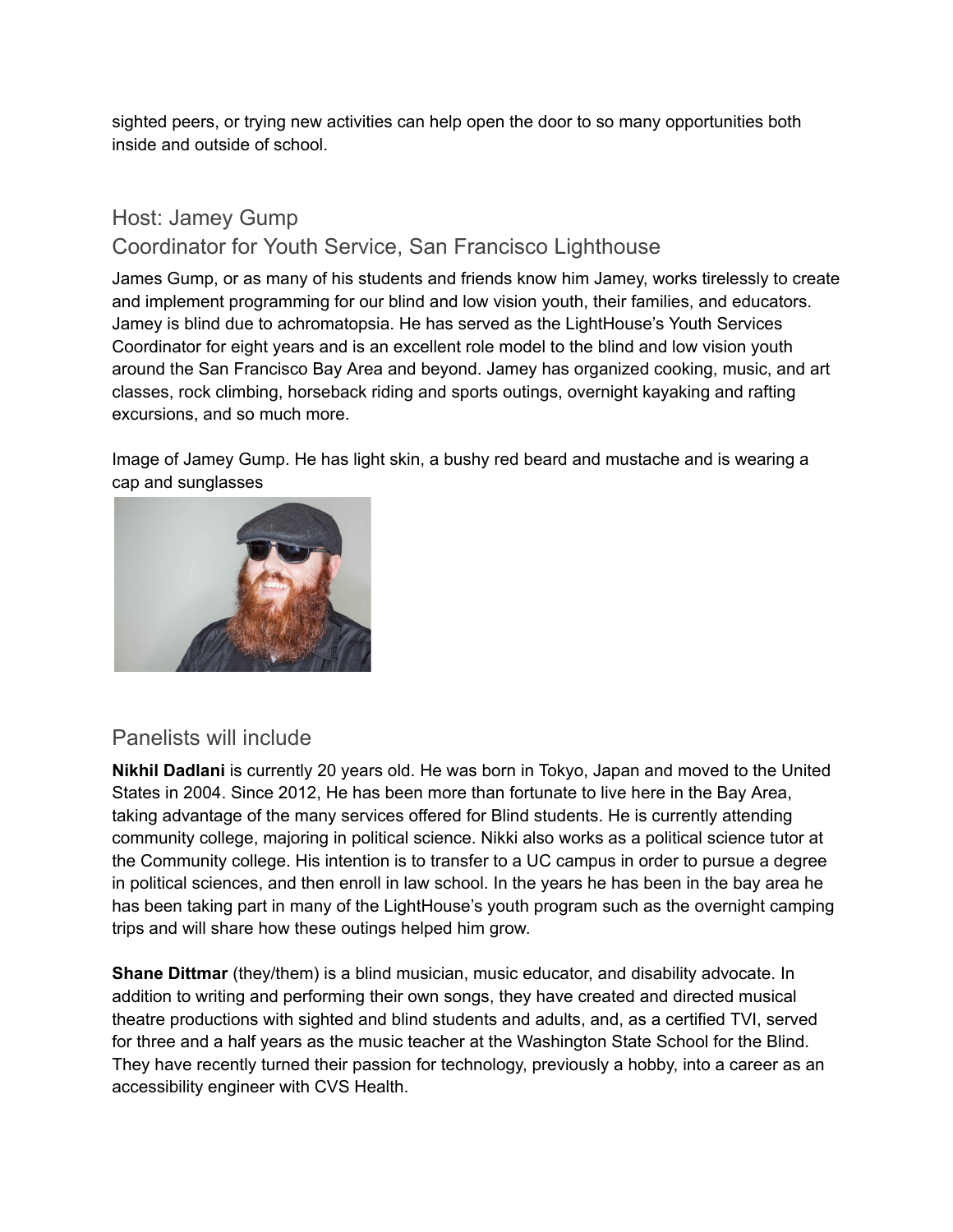**Maia Scott** is an arts educator and interdisciplinary artist teaching accessible arts for City College of San Francisco and supporting adult programming at the Lighthouse. Maia also works as an accessibility tester and supports local museums and galleries with their resources and programming for blind and low vision visitors. She is on the Access Advisors Board for the Fine Arts Museums of San Francisco and the Alumni Board for Guide Dogs for the Blind. Maia's art was recently exhibited in "The Art of Disability Culture" at the Palo Alto Art Center and her large-scale piece, "Squared" has remained in the SFPL Talking Book library for the last eight years. Maia also proposed and helped produce "Finger Walks", a tactile labyrinth collection and guidebook produced by the American Printing House for the Blind. She also leads labyrinth meditation and creativity playshops for people of all ages and abilities

# Session 2 (11:30-12:30 Pacific Daylight Time)

Don't miss out!!! Two summer camp programs you don't want to miss!

Come and hear from Jane Flower and Tony Fletcher as they share information about the two unique summer camp experiences that they offer!

Guide Dogs for the Blind's Summer Camp experience!

Guide Dogs for the Blind recognizes that the human-animal bond is unique; we want to give young adults with visual impairments the opportunity to experience its life-changing potential.

At Camp GDB, campers will explore the companionship, independence, and responsibility of having a guide dog. They will receive hands-on guide dog instruction with an emphasis on understanding the specific orientation and mobility skills required to be a successful guide dog handler, as well as the fitness and endurance necessary for guide dog travel. Oh, and we have a whole lot of camp fun too, with campfires, swimming, a hike or two, and a few other surprises.

LightHouse's Enchanted Hills Camp for the Blind

Founded in 1950, Enchanted Hills Camp (EHC) was the first American Camp Association accredited camp for the blind. Since then, over 30,000 blind / low vision campers of all ages have experienced the community-building, learning and joy of EHC. Established on 311 acres of lush redwood and mixed forest, EHC provides immersive, year-round programs for children, teens and adults who are blind, low vision, deaf-blind or have multiple disabilities where they can learn and practice essential skills specific to blindness, such as getting around with a white cane and building personal independence in a safe and nurturing environment. At EHC, every activity is accessible to blind campers: campfire-building, horseback riding, woodworking, kayaking, archery, swimming, hiking and more. EHC gives campers the space to grow and develop independence that they might not have anywhere else. Campers are mentored,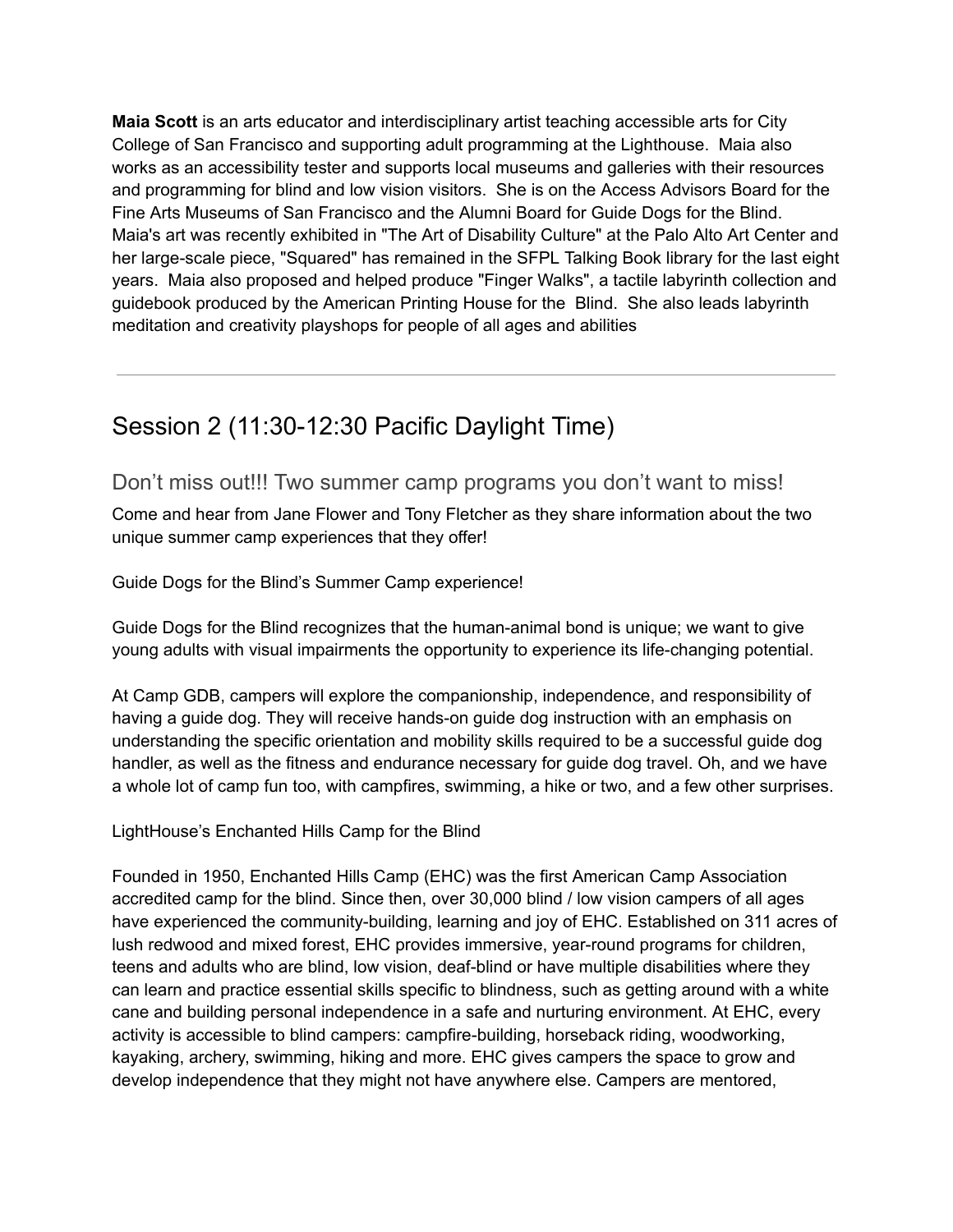encouraged and supported by a team that knows what they're experiencing as 60% of EHC staff and volunteers are blind or have low vision, a rarity among camps for the blind.

## Leader: Jane Flower MSG | Youth Outreach Specialist Director, Guide Dogs for the Blind Summer Camp

Jane Flower is a current employee of Guide Dogs for the Blind over eight years. She is director of Guide Dogs for the Blind Summer Camp programs.

Image of Jane Flower.She is kneeling beside her guide dog Pilaf in a redwood grove. She's wearing a bright red sweater and has the top of her long brown curly hair pulled back.



### Leader: Tony Fletcher, Director of Enchanted Hills Camp

Tony Fletcher is a 30+ year employee of the LightHouse for the Blind and Visually Impaired and 23 year director of Enchanted Hills Camp.

Image of Tony Fletcher. He has dark hair and glasses and has an engaging smile. He is wearing a dark gray zippered shirt. He is pictured against a plain background.

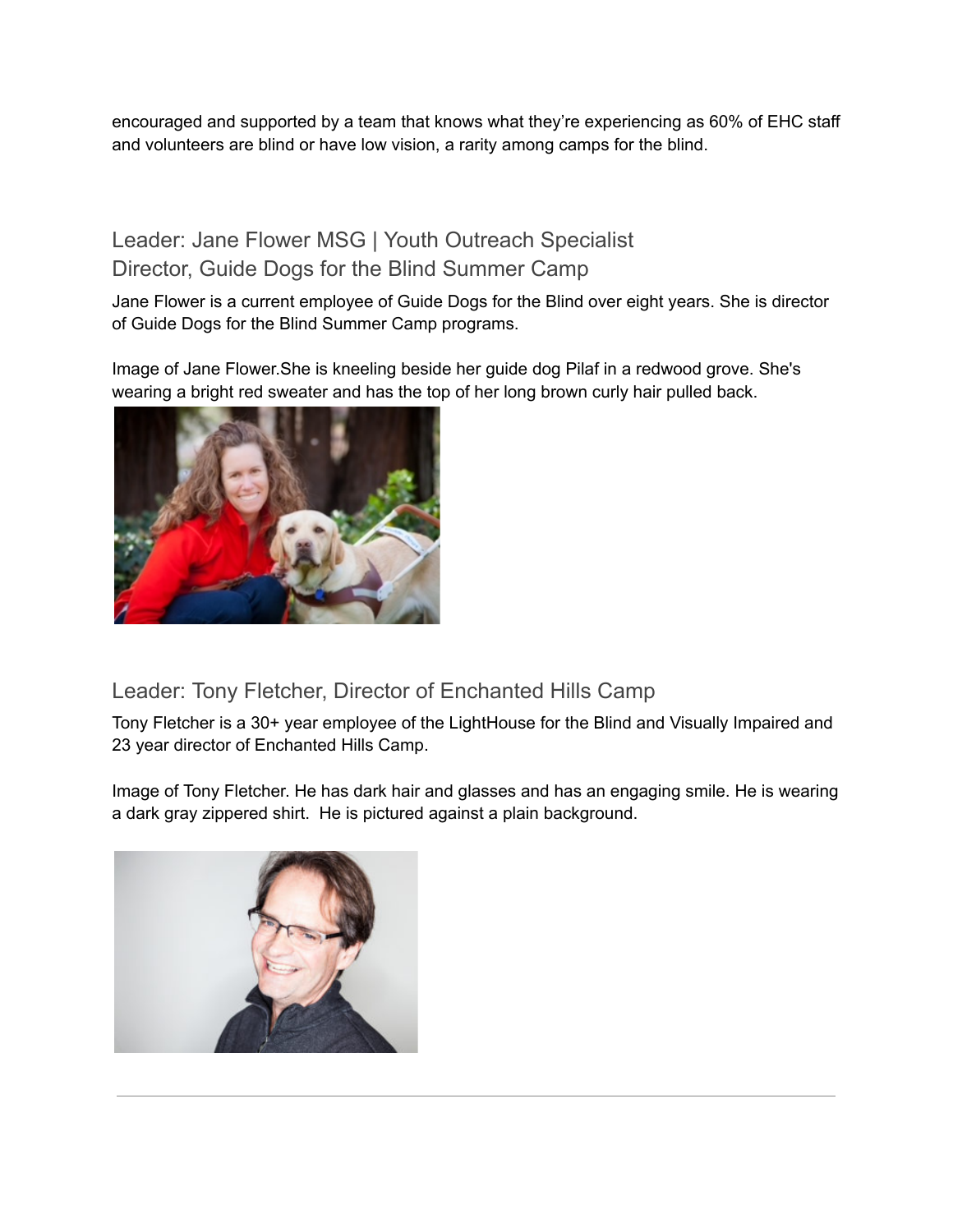# Session 3: (2:00-3:00 Pacific Daylight Time)

## The what, when, and where of gaining independent living skills

We always hear about living skills and their importance, but where do we learn them? LightHouse Youth Services Coordinator Daisy Soto will guide a discussion with a panel of blind and low-vision young adults, who will share their varied experiences gaining lifelong living skills after high school. Participants will hear firsthand about experiences from various living skills programs, as well as personal anecdotes from students about everything from cooking independently to gaining financial management knowledge. Panelists will discuss how learning these skills has increased their confidence, independence, and improved their experiences as they begin college or enter the workforce, and participants will have time to join the conversation, share their thoughts, and ask panelists their questions.

## Leader: Daisy Soto

### Youth Services Coordinator, San Francisco Lighthouse

Daisy is a multi-lingual project coordinator with a passion for diversity and intersectionality. She recently graduated from San Francisco State University with a B.A in Spanish and Race and Resistance Studies. As a Youth Services Coordinator at the LightHouse for the Blind in San Francisco, Daisy works towards promoting independence and confidence in all students through mentorship, advocacy, and hands-on activities. She aspires to be involved in positions that make spaces and information accessible to all. She can be reached at: www.linkedin.com/in/soto-daisy

Image of Daisy Soto. She has long wavy brown hair and is wearing a red dress with a black sweater. Daisy is smiling and posing with her right hand on her hip. Her black lab guide dog is on her left, wearing a light patterned kerchief.

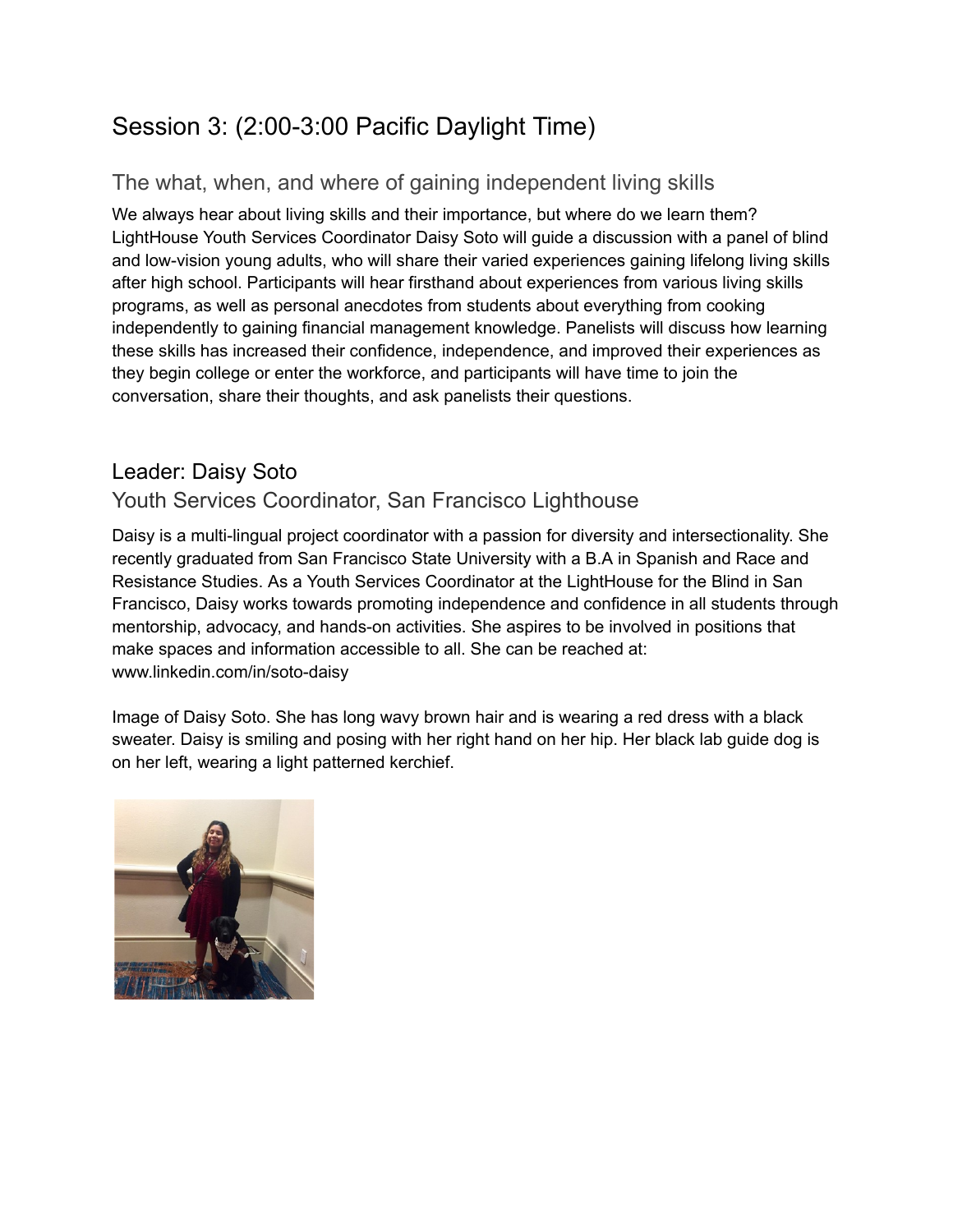#### **Panelists**

**Tiffany Taylor**, she/her is a blind queer woman who holds a BA in Theatre and works as a Dancer, Accessibility Consultant and Audio Description Advisor. She serves as secretary on the board of Directors for the intercontinental dance company Jess Curtis Gravity and is a graduate and former instructor of braille, technology, financial management and independent living skills at the Hatlen Center for the Blind.

Image of Tiffany, a white blind young woman wearing a floppy tan hat and puffy pink jacket, sits on a weathered bench cut from a single, massive log, on the top of a windswept cliff overlooking a rocky coast



**Abby Moreno** (bio and picture not available) **Gene Kim** (bio and picture not available) **Xianna Rodriguez** (bio and picture not available)

# Session 4 (3:30-4:30 Pacific Daylight Time)

# Advocacy and resiliency for self (older youth)

Engage with Sue Pelbath about the skills of advocacy and how they build confidence in independence, training, employment, and options for your future beyond high school.

## Leader: Sue Pelbath

#### Director for Orientation f/t Blind in Oakland CA

Sue Pelbath is a Certified Rehabilitation Counselor with a Master's Degree in Rehabilitation Counseling and a Specialization in Rehabilitation Technology. Sue worked in High School Special Education for many years before she was hired by the Department of Rehabilitation Blind Field Services Division in 2014. She began working as the Senior Vocational Rehabilitation Counselor-Qualified Rehabilitation Professional (SVRC-QRP) at the Orientation Center for the Blind in 2015, where she is now the director.